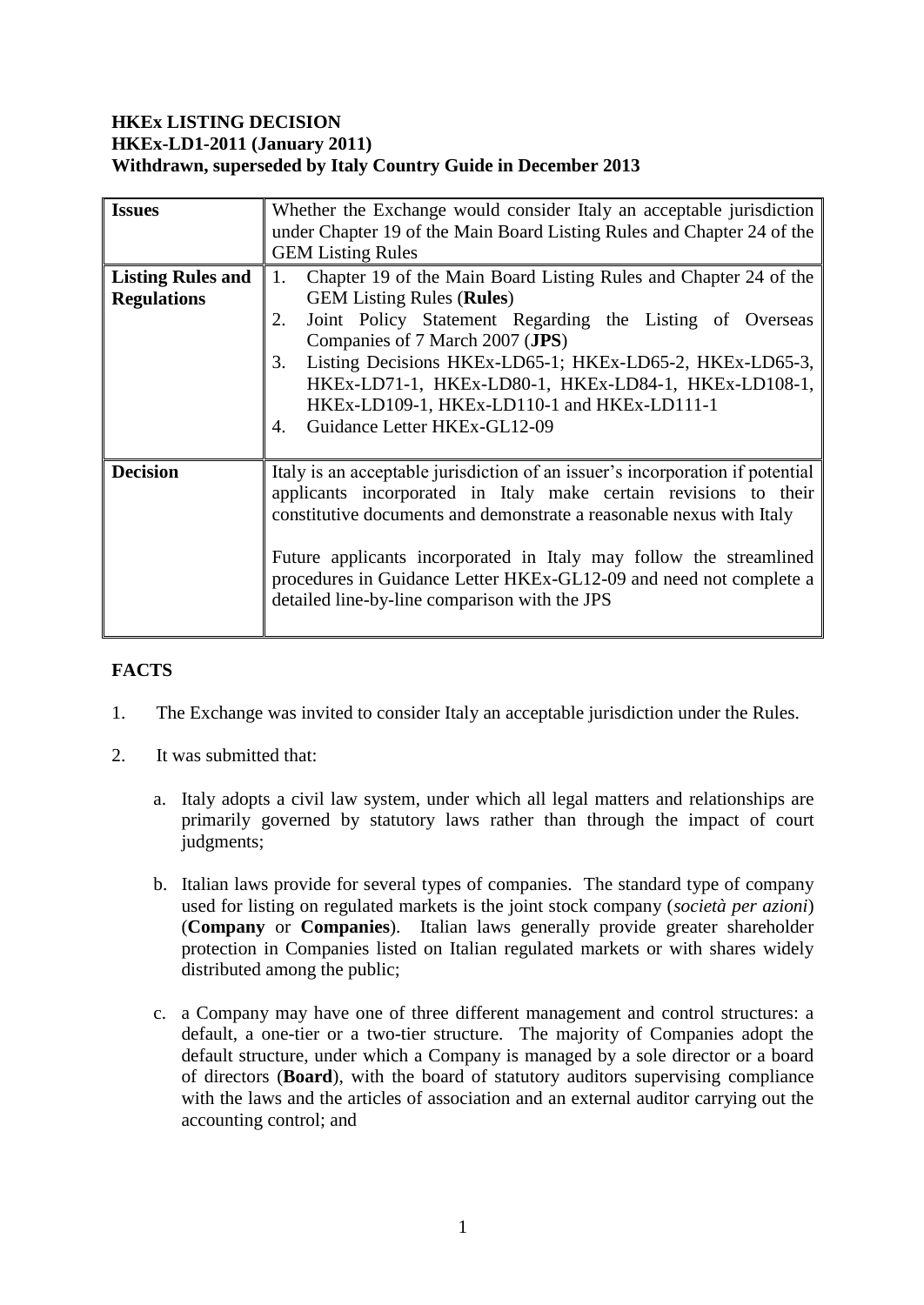- d. Commissione Nazionale per le Società e la Borsa (**Consob**), the Italian Securities and Exchange Commission, is a full signatory to the IOSCO Multilateral Memorandum of Understanding Concerning Consultation and Cooperation and the Exchange of Information. It also entered into a Memorandum of Understanding with the Securities and Futures Commission of Hong Kong for the purposes of exchange of information and investigatory assistance.
- 3. The Exchange was provided with a comparison table of the Hong Kong Companies Ordinance (**HKCO**) and Italian laws and regulations applicable to Companies with the default structure, mainly, the Italian Civil Code, the Italian Consolidated Financial Act and the Consob Regulation implementing the provisions of the Italian Civil Code regarding related party transactions, on shareholder protection matters in the JPS framework as supplemented by Guidance Letter HKEx-GL12-09.

# **APPLICABLE RULES, REGULATIONS AND PRINCIPLES**

- 4. All listing applicants must ensure that they are able to and will comply with the Rules, the Securities and Futures Ordinance and the Hong Kong Codes on Takeovers and Mergers and Share Repurchases (**Takeovers Codes**).
- 5. Chapter 19 of the Main Board Rules and Chapter 24 of the GEM Rules provide a general framework for overseas companies seeking a listing on the Exchange. In particular, under Main Board Rule 19.05(1)(b) and GEM Rules 24.05(1)(b), the Exchange, when considering primary listing of securities of an overseas issuer, may refuse the listing if it is not satisfied that the overseas issuer is incorporated in a jurisdiction which offers at least equivalent standards of shareholder protection to Hong Kong.
- 6. Where the Exchange believes that overseas issuer's jurisdiction of incorporation does not provide shareholder protection standards equivalent to those in Hong Kong, it may approve the listing of the overseas issuer if it makes the variations to its constitutive document the Exchange requires (see Notes to Main Board Rule 19.05(1) and GEM Rule 24.05(1)).
- 7. The JPS formalised this process by setting out a list of shareholder protection areas the Exchange takes into account.
- 8. The standards in the JPS were compared against the standards of different overseas jurisdictions in Listing Decisions HKEx-LD65-1, HKEx-LD65-2, HKEx-LD65-3, HKEx-LD71-1, HKEx-LD80-1, HKEx-LD84-1, HKEx-LD108-1, HKEx-LD109-1, HKEx-LD110-1 and HKEx-LD111-1.
- 9. Guidance Letter HKEx-GL12-09 sets out streamlined procedures for listing overseas companies (**Streamlined Procedures**). Under it, a potential applicant can benchmark the shareholder protection standards in its home jurisdiction to any one of the recognised or accepted jurisdictions, instead of benchmarking to Hong Kong.
- 10. Where an applicant proposes to change its corporate practices (e.g., by amending its constitutive document or administrative procedures) to achieve equivalence with the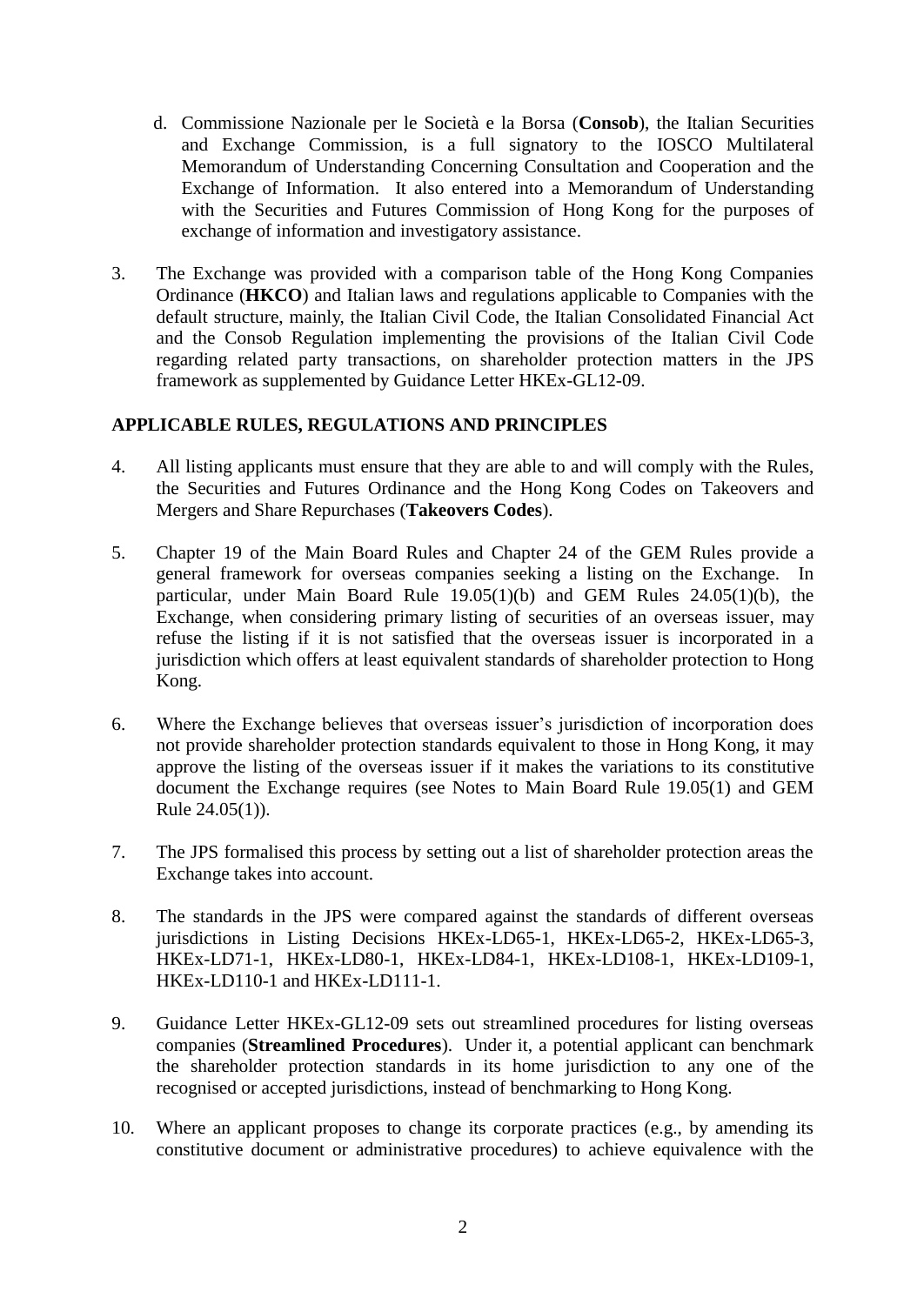shareholder protection standards of Hong Kong or another recognised or accepted jurisdiction, there may be more than one acceptable way to do so. The Exchange does not prescribe the method used.

#### **ANALYSIS**

#### *Matters under the JPS*

- 11. It was submitted that, for the purpose of the JPS, where Hong Kong laws appear to provide a higher level of shareholder protection than under Italian laws and regulations, a potential listing applicant incorporated in Italy would need to amend its constitutive document to address the differences except where:
	- a. the shortfall in shareholder protection was not material (**Immaterial Shortfall**); and
	- b. the shortfalls in shareholder protection could not be remedied by amending its constitutive document (**Legal Impossibilities**).
- 12. Where the JPS requires only disclosure of regulatory differences (e.g., Items 1(g) and 4(e) of the JPS), a potential listing applicant incorporated in Italy would make the relevant disclosures in its listing document.
- 13. It was submitted that, subject to the amendments to its constitutive document, a potential listing applicant incorporated in Italy should be able to demonstrate a shareholder protection level at least equivalent to or broadly commensurate with that in Hong Kong.

*Immaterial Shortfall: Items 1(a), 1(b), 1(d) and 4(b) of the JPS – Voting threshold for change of constitutive documents, variation of share class rights, voluntary winding-up and share capital reduction*

#### Companies not listed on a regulated market in Italy

- 14. Under the HKCO, these matters must be approved by a three-quarter majority of the share capital present in the general meeting. In Italy, the above matters are resolved in an extraordinary general meeting (**EGM**). The EGM approval threshold in the first call of EGM is a "majority of the subscribed share capital", and in the second and subsequent calls of EGM (i.e., when the first call of EGM did not meet the quorum) is a two-third majority vote of the share capital present in the meeting.
- 15. The threshold approval in the second and subsequent calls of EGM complies with the JPS as supplemented by the Streamlined Procedures, according to which where the HKCO requires a three-quarter majority vote, the Exchange regards a voting threshold of two-third as acceptable though not strictly equivalent.
- 16. The Exchange considers that the threshold approval in the first call of EGM affords comparable shareholder protection to that in Hong Kong due to the manner in which thresholds are calculated. In Italy, the votes required in the first call of EGM represent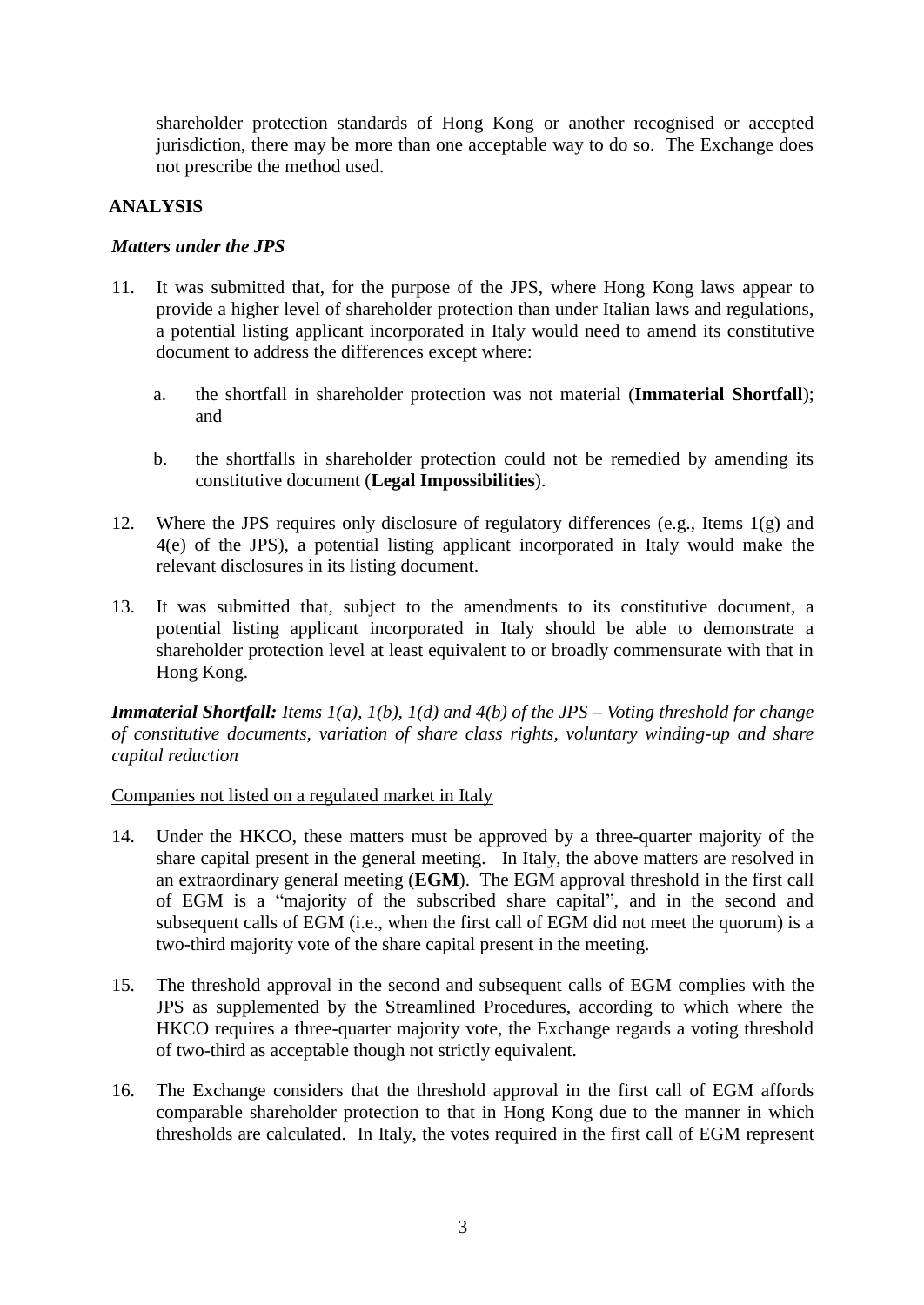the subscribed share capital as opposed to the share capital present at the general meeting under HKCO. Only if the participation rate in an EGM was unusually high (e.g., over 75% of the existing shareholders cast votes) would the majority of the subscribed share capital fall below the acceptable two-third majority of the share capital present at the meeting.

#### Companies listed on a regulated market in Italy

17. The voting threshold in any EGM of Companies listed on a regulated market in Italy is a two-third majority in line with the JPS as supplemented by the Streamlined **Procedures** 

## *Legal Impossibility 1: Item 1 (b) of the JPS – Court petition to cancel class rights variation*

- 18. Unlike the HKCO, Italian laws do not provide for the right of the holders of the concerned share class to petition the court to cancel a class rights variation. However, they afford alternative protection that includes:
	- a. approval of the share class variation by the shareholders of the affected class;
	- b. a right of dissenting shareholders of the affected class to challenge in court the relevant resolution adopted contrary to the laws or Company's constitutive document; and
	- c. a right of shareholders of the affected class to withdraw from the Company at the share price determined by the Board that has considered the opinions of the board of statutory auditors and the Company's auditor. If the affected shareholders object to the withdrawal price determined by the Board, it will be set by an expert appointed by court.

*Legal Impossibility 2: Item 2 (b) of the JPS – Shareholders' requesting to convene an extraordinary general meeting*

19. Unlike the HKCO, under Italian laws shareholders may not request the Company to convene an EGM to approve certain matters, for instance, mergers, spin-offs, reorganisation into another company type, share capital increase for subscription by third parties. It was submitted that these matters require specific knowledge of directors about the Company's affairs who must prepare a proposal, project or report on these matters for consideration by the Company's shareholders and creditors prior to the meeting. If shareholders disagree with the directors' approach in dealing with any of these matters, they may call a general meeting to remove them.

## *Legal Impossibility 3: Item 2 (e) of the JPS – Right of shareholders to appoint a proxy*

## Companies not listed on a regulated market in Italy

20. It was submitted to the satisfaction of the Exchange that, under Italian laws, any Company's member with the right to vote, including a recognised clearing house as defined in the JPS, may be represented in a shareholders' meeting in compliance with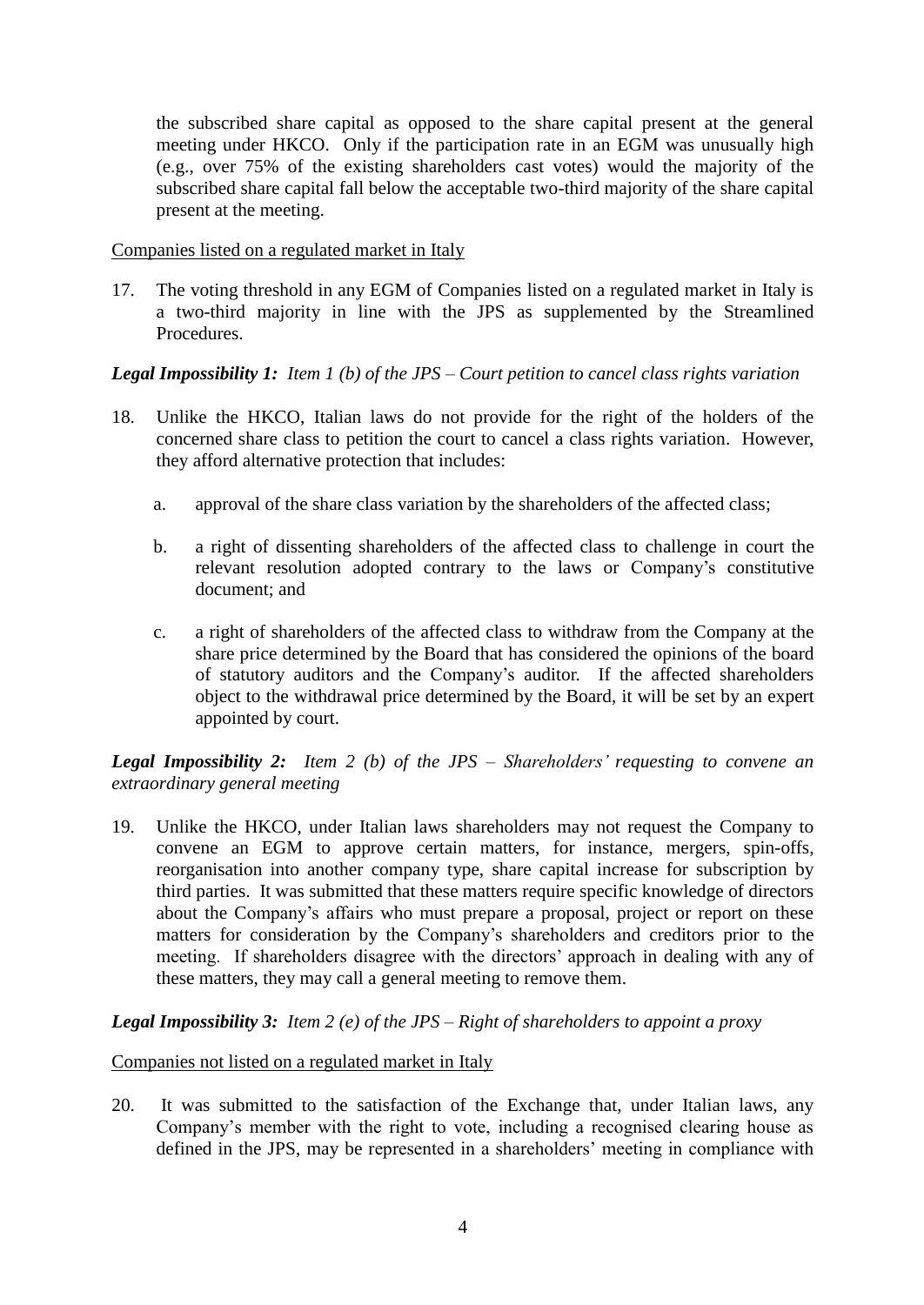the JPS. However, it was submitted that Italian laws restrict the identity of proxies to exclude Company's directors, members of the board of statutory auditors and employees, the Company's subsidiaries and their directors, members of their boards of statutory auditors and their employees, whereas the HKCO is silent in this regard. It was further submitted that the limitation seeks to prevent directors, members of the board of statutory auditors or employees from becoming an instrument of the dominant shareholders to increase their influence in a general meeting.

21. Although the proxy restriction could not be altered by a change to the Company's constitutive document, the Exchange did not consider the restriction a shareholder protection shortfall.

#### Companies listed on a regulated market in Italy

22. In line with the HKCO, Italian laws do not restrict the identity of proxies of Companies listed on a regulated market in Italy.

## *Legal Impossibility 4: Item 4 (b) of the JPS – Court confirmation of share capital reduction*

23. Unlike the HKCO, the Italian laws do not require the court to confirm a share capital reduction, but afford an alternative protection. This includes the Company's minimum share capital requirement of EUR 120,000, the right of dissenting shareholders to challenge in court the relevant resolution adopted contrary to the laws or Company's constitutive document, and the right of creditors whose interests are prejudiced by the share capital reduction to challenge it in court.

#### *Nexus to be established*

24. A potential applicant incorporated in Italy needs to demonstrate to the Exchange that there is a reasonable nexus between its operations and Italy.

## **CONCLUSION**

- 25. Based on the submission, the Exchange considered that Italy is an acceptable overseas jurisdiction if the potential listing applicant makes certain revisions to its constitutive document and demonstrates a reasonable nexus with Italy.
- 26. It would be required to submit at the time of filing its listing application:
	- a. a confirmation from the sponsor that it has considered and reviewed all material shareholder protection areas in its due diligence review under Practice Note 21 to the Main Board Rules or Practice Note 2 to the GEM Rules, and that it is independently satisfied that the protection afforded by the Italian laws to the applicant's shareholders is at least equivalent to or broadly commensurate with that in Hong Kong; and
	- b. a legal opinion and the sponsor's confirmation that the applicant's constitutive document does not contain provisions preventing it from complying with the